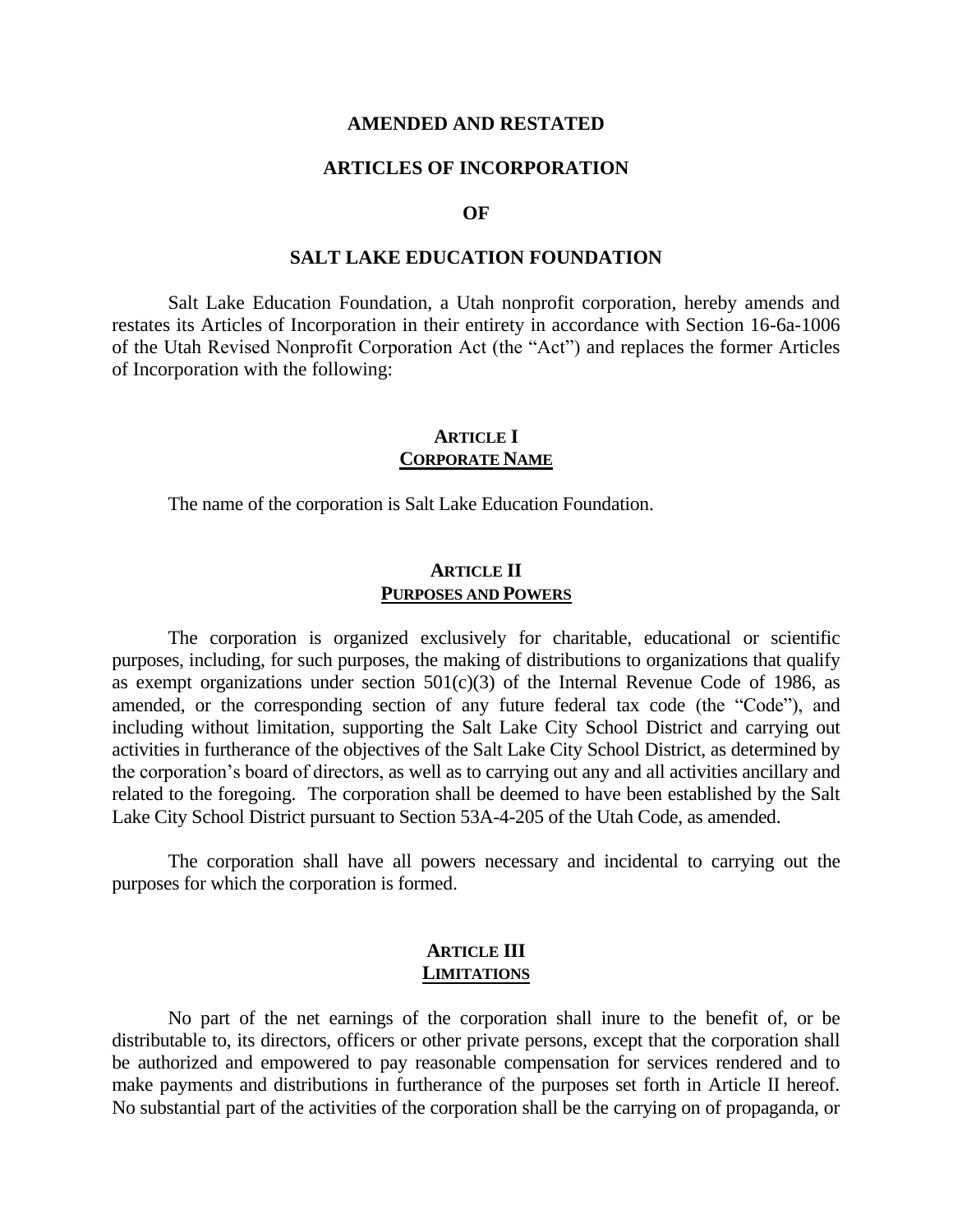otherwise attempting to influence legislation, and the corporation shall not participate in, or intervene in (including the publishing or distribution of statements) any political campaign on behalf of or in opposition to any candidate for public office. Notwithstanding any other provision of these articles, the corporation shall not carry on any other activities not permitted to be carried on (i) by a corporation exempt from federal income tax under section  $501(c)(3)$  of the Code, or (ii) by a corporation, contributions to which are deductible under section  $170(c)(2)$  of the Code.

## **ARTICLE IV MEMBERS**

The corporation shall not have voting members.

# **ARTICLE V DISTRIBUTION OF ASSETS UPON DISSOLUTION**

Upon the dissolution of the corporation, assets shall be distributed for one or more exempt purposes within the meaning of section  $501(c)(3)$  of the Code, or shall be distributed to the Salt Lake City School District. Any such assets not so disposed of shall be disposed of by the district court of the county in which the principal office of the corporation is then located, exclusively for such purposes or to such organization or organizations, as said court shall determine, which are organized and operated exclusively for such purposes.

## **ARTICLE VI LIMITATIONS UPON LIABILITY OF DIRECTORS AND OFFICERS**

The directors and officers of the corporation shall not be individually or personally liable for the debts or obligations of the corporation to the fullest extent permitted by law.

## **ARTICLE VII AMENDMENT**

These Articles and the corporation's bylaws may be amended upon the affirmative vote of a majority of the Board of Directors of the corporation.

The foregoing amendments and restatement of the corporation's Articles of Incorporation were adopted by the board of directors of the corporation at a duly-called meeting of the board of directors on \_\_\_\_\_\_\_\_\_\_\_\_\_\_, 2013. The corporation had no members; member action was therefore not required.